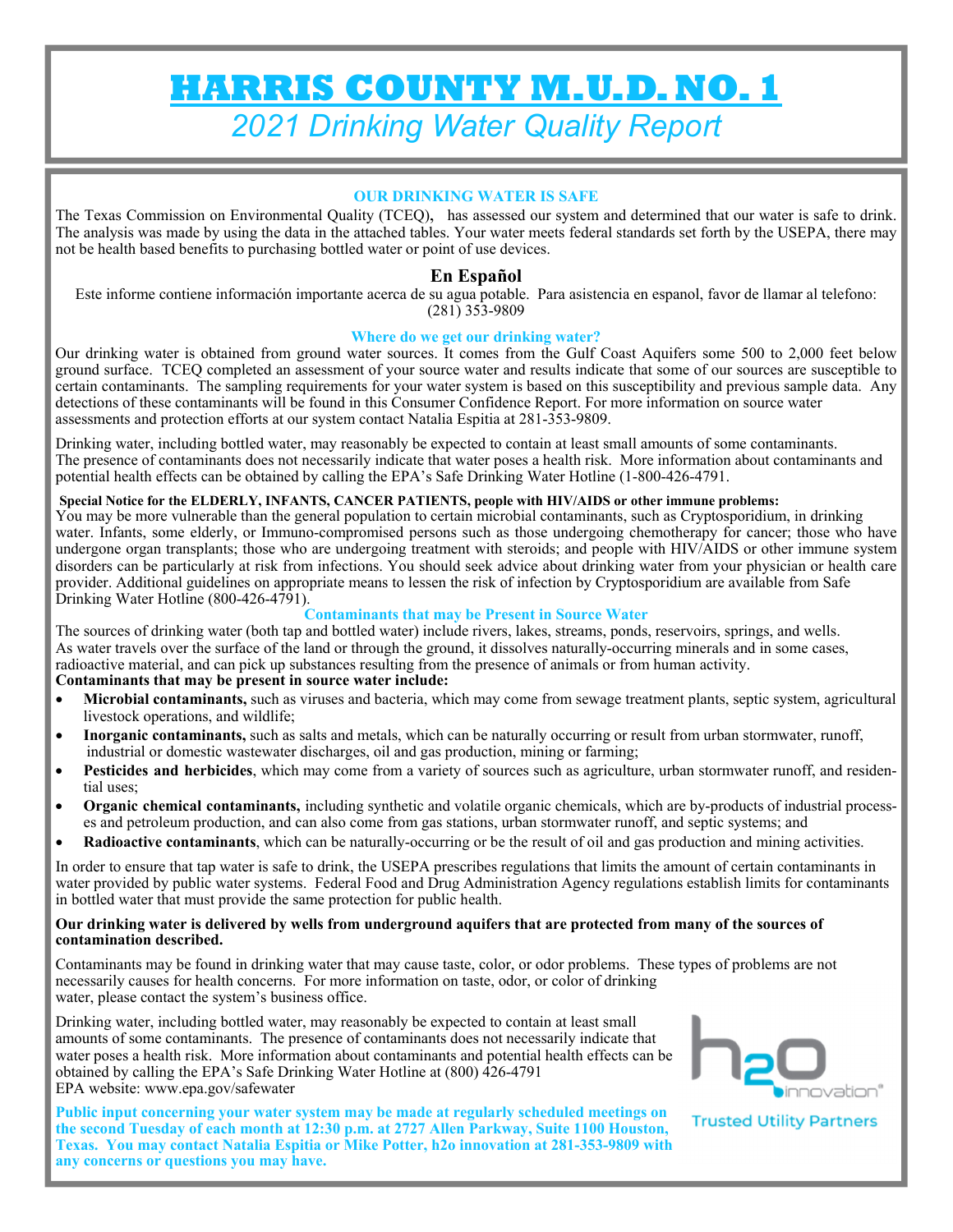# **About the Following Table**

The following table contains all of the chemical constituents which have been found in your drinking water for the most recent testing performed in accordance with applicable regulations. USEPA requires water systems to test up to 97 constituents. The constituents detected in your water are listed in the attached table.

# **DEFINITIONS**

**Maximum Contaminant Level (MCL)** - The highest level of a contaminant in drinking water. MCL's are set as close to the MCLG's as feasible using the best available treatment technology.

**Maximum Contaminant Level Goal (MCLG)** - The level of a contaminant in drinking water below which there is no known or expected health risk. MCLG's allow for a margin of safety.

**Treatment Technique** – A required process intended to reduce the level of a contaminant in drinking water.

**Action Level** – The concentration of a contaminant which, if exceeded, triggers treatment or other requirements which a water system must follow. **ppm** = parts per million or milligrams per liter (mg/l), one part per million corresponds to one minute in two years or a single penny in \$10,000. **ppb** = parts per billion or micrograms per liter (mg/l), one part per billion corresponds to one minute in 2,000 years or a single penny in  $$10,000,000.$ 

**pCi/l** = pico curies per liter: Measure of radioactivity.

**Maximum Residual Disinfectant Level (MRDL)** - The highest level of a disinfectant allowed in drinking water. There is convincing evidence that addition of a disinfectant is necessary for control of microbial contaminants.

# **Harris County Municipal Utility District No. 1 TX1010539 2021 Drinking Water Quality Report:**

| <b>Inorganic Contaminants</b> |                   |                                                                            |                                              |                                                                                                |          |     |                               |  |
|-------------------------------|-------------------|----------------------------------------------------------------------------|----------------------------------------------|------------------------------------------------------------------------------------------------|----------|-----|-------------------------------|--|
| Year                          | $\cap$ onstituent | <b>Highest</b><br><b>Detected Level at</b><br><b>Any Sampling</b><br>Point | Range of<br><b>Detected</b><br><b>Levels</b> | <b>Units of</b><br><b>MCL</b><br><b>MCLG</b><br><b>Source of Constituent</b><br><b>Measure</b> |          |     |                               |  |
| 2021                          | Barium            | 0.238                                                                      | $0.238 - 0.238$                              | 2                                                                                              | 2        | ppm | Discharge of drilling wastes. |  |
| 2021                          | Fluoride          | 0.30                                                                       | $0.28 - 0.30$                                | 4.0                                                                                            | 4        | ppm | Erosion of natural deposits.  |  |
| 2015                          | Nitrite           | 0.01                                                                       | $0.01 - 0.01$                                | 10                                                                                             | 10       | ppm | Erosion of natural deposits.  |  |
| 2021                          | Arsenic*          | 5.1                                                                        | $5.1 - 5.1$                                  | 10                                                                                             | $\theta$ | ppb | Erosion of natural deposits.  |  |

\*While your drinking water meets EPA standards for arsenic, it does contain low levels of arsenic. EPA's standard balances the current understanding of arsenics possible health effects against the costs of removing arsenic from drinking water. EPA continues to research the health effects of low levels of arsenic, which is a mineral known to cause cancer in humans at high concentrations and is linked to other health effects such as skin damage and circulatory problems.

|      | <b>Organic Contaminants</b>    |                                                                            |                                       |            |             |                                   |                                               |  |  |
|------|--------------------------------|----------------------------------------------------------------------------|---------------------------------------|------------|-------------|-----------------------------------|-----------------------------------------------|--|--|
| Year | <b>Constituent</b>             | <b>Highest</b><br><b>Detected Level at</b><br><b>Any Sampling</b><br>Point | Range of<br><b>Detected</b><br>Levels | <b>MCL</b> | <b>MCLG</b> | <b>Units of</b><br><b>Measure</b> | <b>Source of Constituent</b>                  |  |  |
| 2021 | Total Trihalomethanes<br>TTHM) |                                                                            | 7 - 7                                 | 80         | n/a         | ppb                               | By-product of drinking water<br>chlorination. |  |  |
| 2021 | Haloacetic Acids<br>(HAA5)     | 1.1                                                                        | $1.1 - 1.11$                          | 60         | n/a         | ppb                               | By-product of drinking water<br>chlorination. |  |  |

\*The value in the Highest Level or Average Detected column in the highest average of all HAA5/TTHM sample results collected at a location over a year.

| <b>Disinfectant Residual</b> |                          |                        |                                              |                |             |                                   |                                           |
|------------------------------|--------------------------|------------------------|----------------------------------------------|----------------|-------------|-----------------------------------|-------------------------------------------|
| Year                         | Constituent              | <b>Highest Average</b> | Range of<br><b>Detected</b><br><b>Levels</b> | <b>MCL</b>     | <b>MCLG</b> | <b>Units of</b><br><b>Measure</b> | <b>Source of Constituent</b>              |
| 2021                         | Chlorine<br>Disinfectant | 2.17                   | $0.79 - 2.70$                                | $\overline{4}$ | $\theta$    | ppm                               | Disinfectant used to control<br>microbes. |